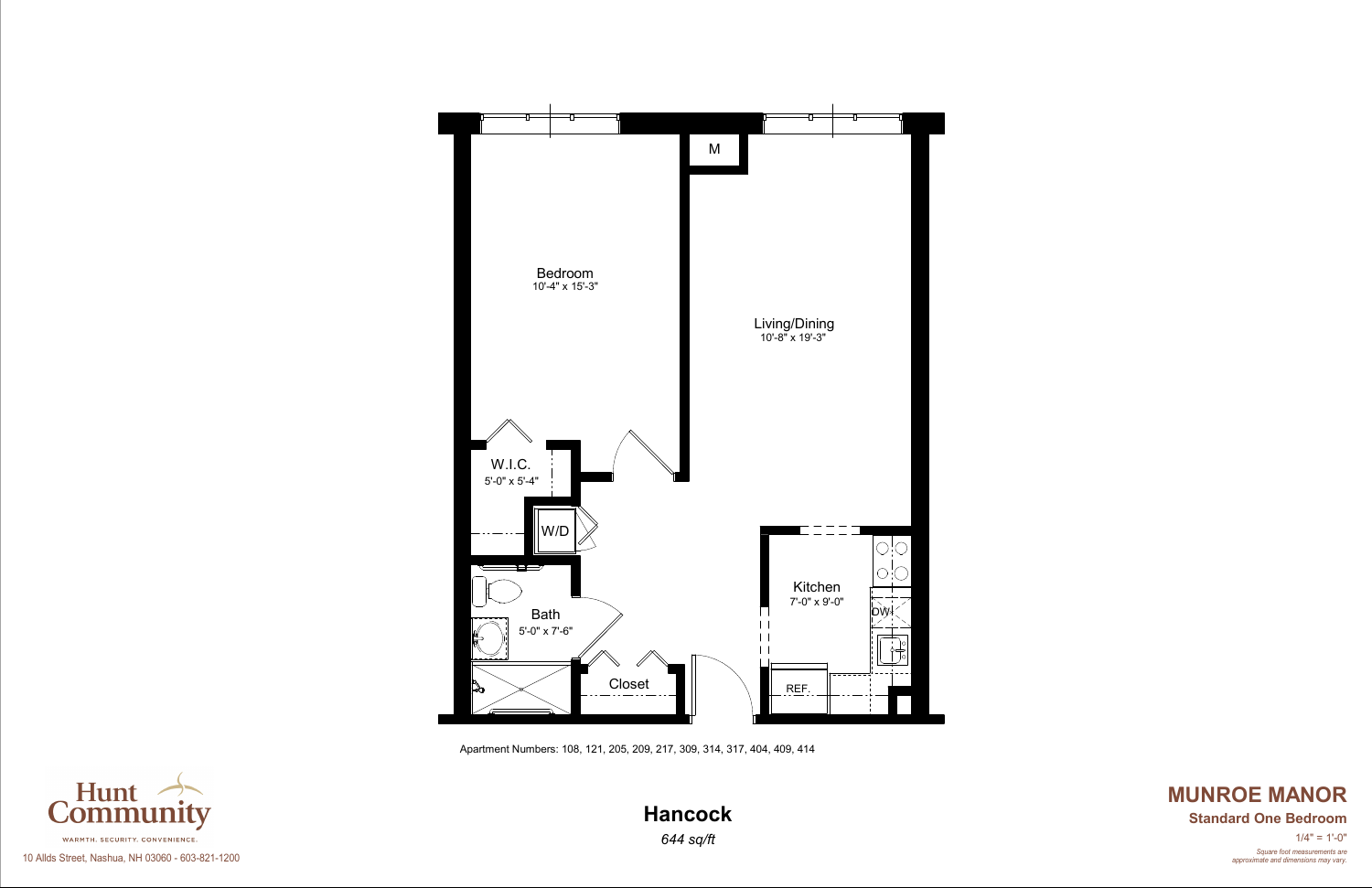Apartment Numbers: 208, 308, 408



*Square foot measurements are approximate and dimensions may vary.*  $1/4" = 1'-0"$ 

# **MUNROE MANOR Hancock Standard One Bedroom**



10 Allds Street, Nashua, NH 03060 - 603-821-1200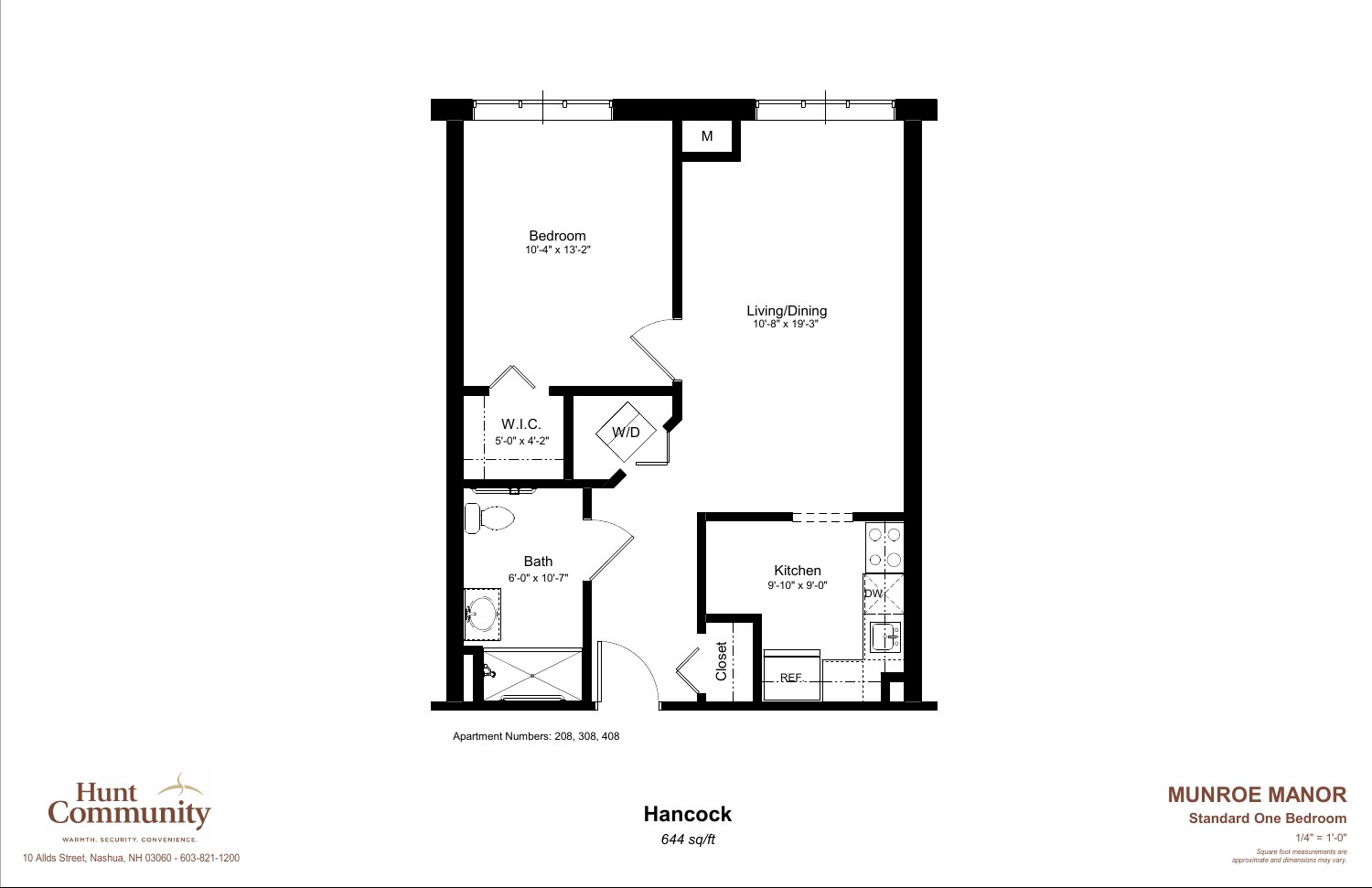

# **MUNROE MANOR Hancock Standard One Bedroom**

Apartment Numbers: 112, 203, 302, 307



10 Allds Street, Nashua, NH 03060 - 603-821-1200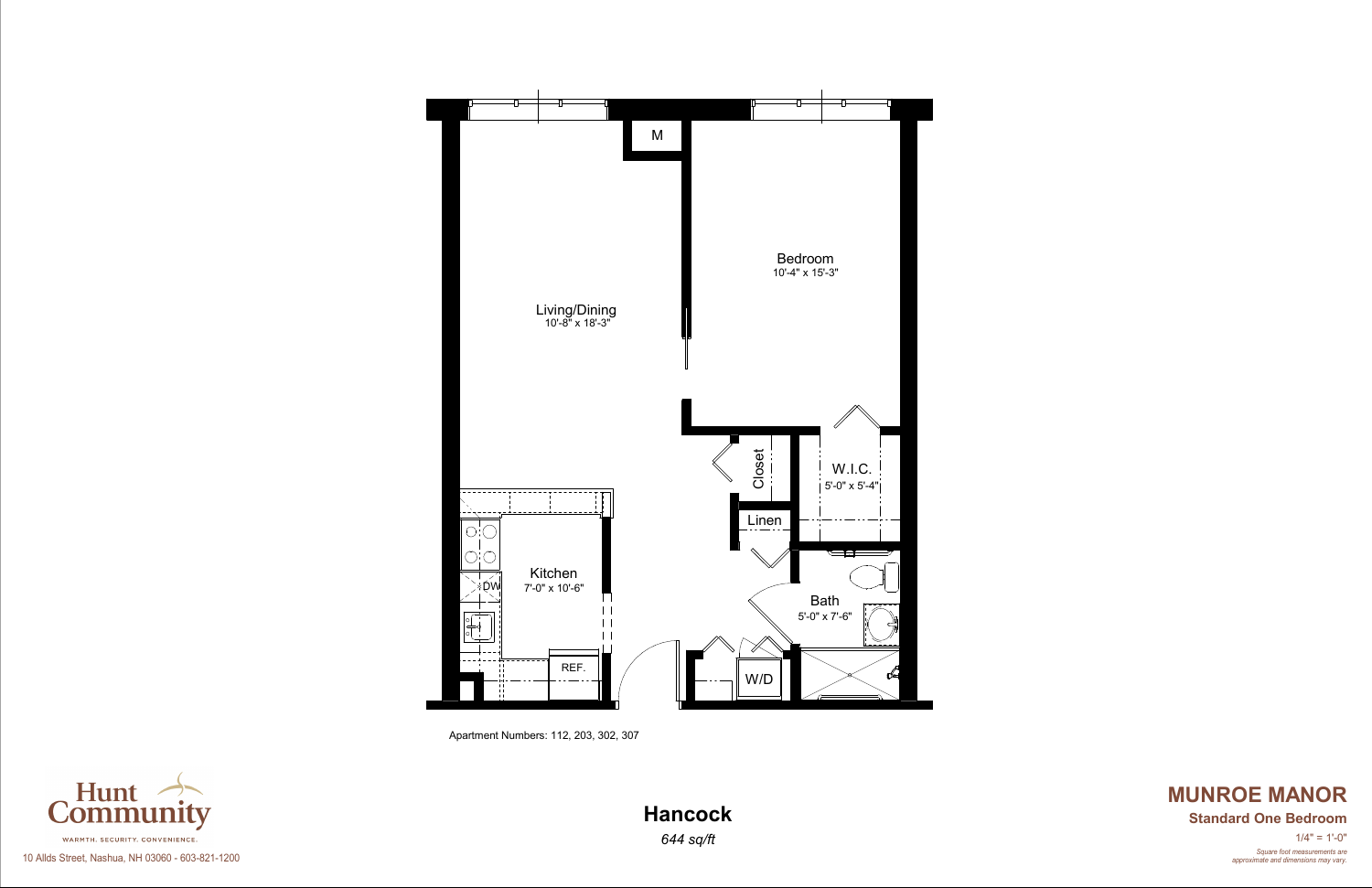

# **MUNROE MANOR Hancock Standard One Bedroom**

Apartment Numbers: 109, 204, 214, 321, 421



## 10 Allds Street, Nashua, NH 03060 - 603-821-1200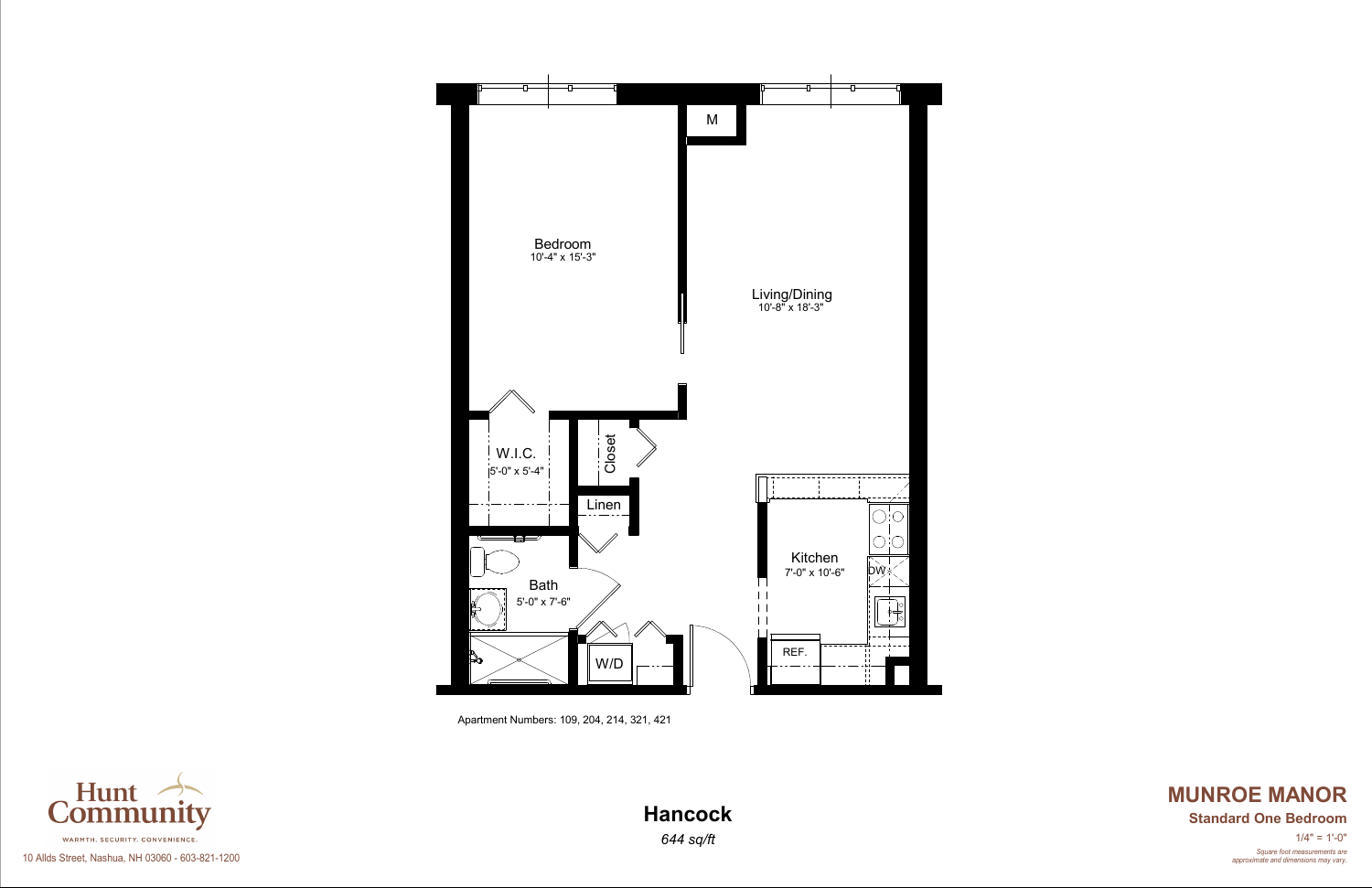

# **MUNROE MANOR Hancock Standard One Bedroom**

Apartment Numbers: 106, 115, 206, 315

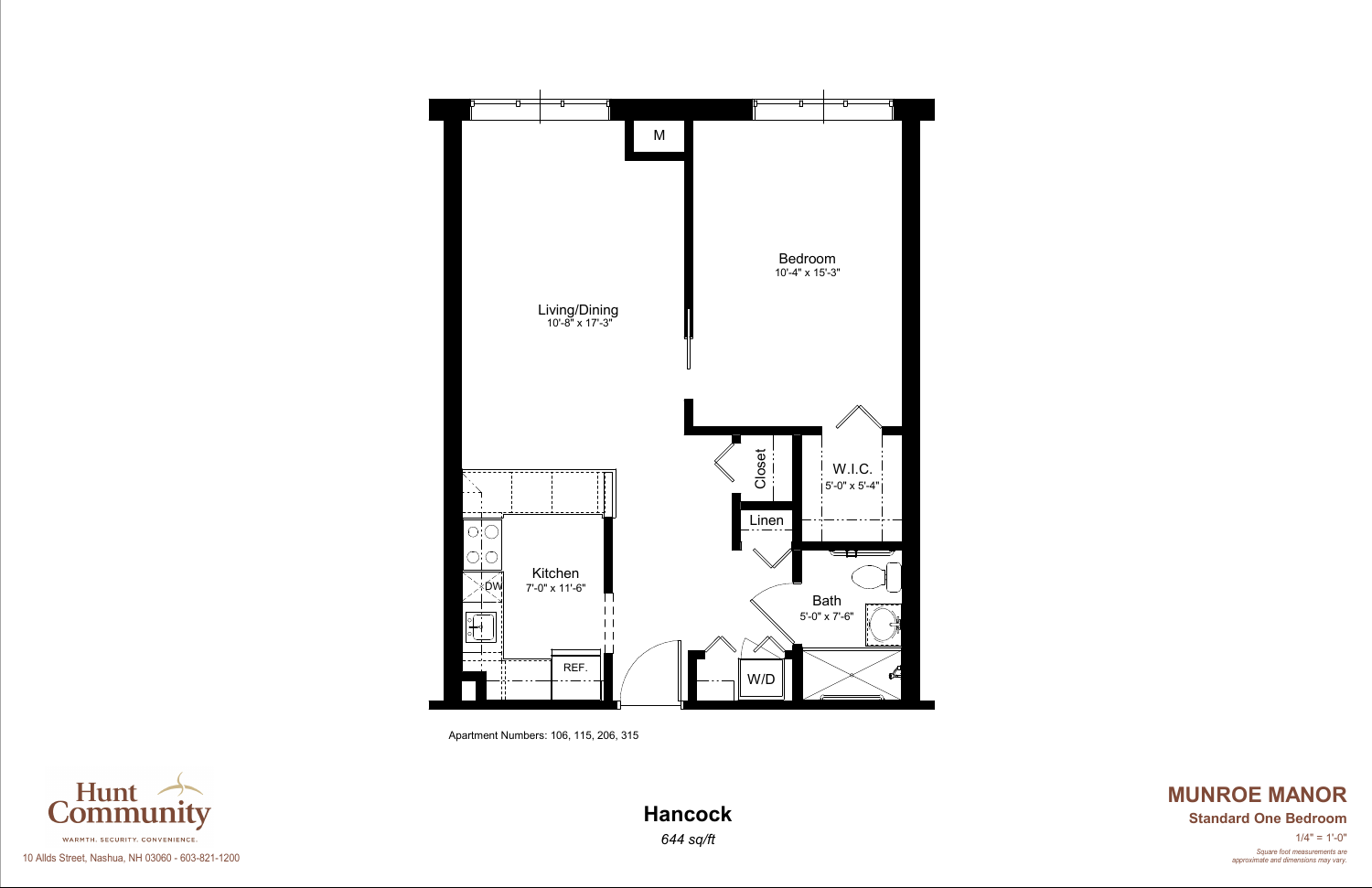

# **MUNROE MANOR Hancock Standard One Bedroom**

Apartment Numbers: 104, 114



10 Allds Street, Nashua, NH 03060 - 603-821-1200